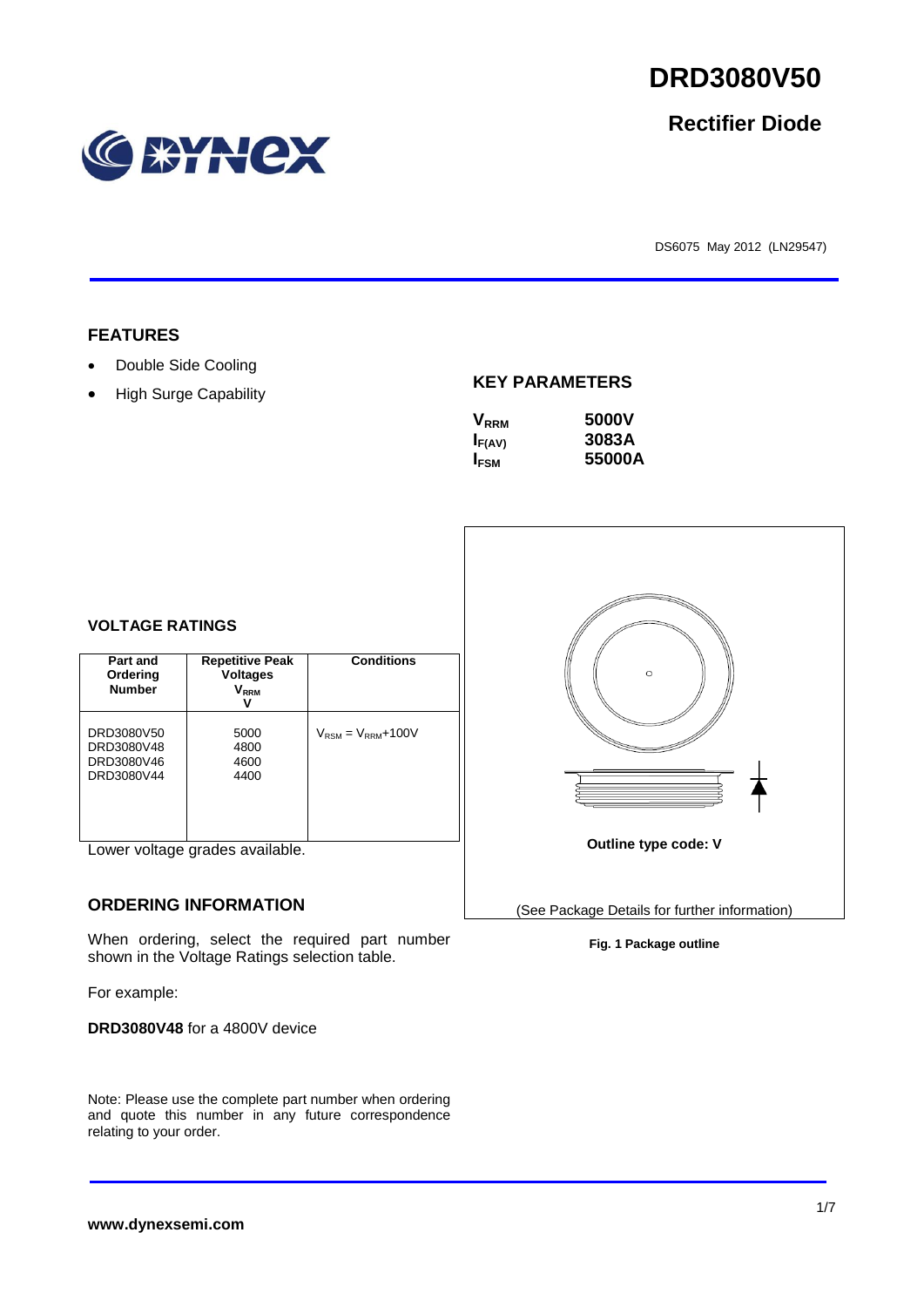

# **CURRENT RATINGS**

#### **Tcase = 75°C unless stated otherwise**

| Symbol                                 | <b>Parameter</b>                     | <b>Test Conditions</b>   | Max. | <b>Units</b> |  |  |  |
|----------------------------------------|--------------------------------------|--------------------------|------|--------------|--|--|--|
|                                        | <b>Double Side Cooled</b>            |                          |      |              |  |  |  |
| $I_{F(AV)}$                            | Mean forward current                 | Half wave resistive load | 3972 | A            |  |  |  |
| $I_{F(RMS)}$                           | <b>RMS</b> value                     | ۰                        | 6239 | A            |  |  |  |
| IF.                                    | Continuous (direct) on-state current | -                        | 5973 | A            |  |  |  |
| <b>Single Side Cooled (Anode side)</b> |                                      |                          |      |              |  |  |  |
| $I_{F(AV)}$                            | Mean forward current                 | Half wave resistive load | 2926 | A            |  |  |  |
| I <sub>F(RMS)</sub>                    | <b>RMS</b> value                     |                          | 4596 | A            |  |  |  |
| IF.                                    | Continuous (direct) on-state current |                          | 4066 | A            |  |  |  |

#### **Tcase = 100°C unless stated otherwise**

| Symbol                                 | <b>Parameter</b>                     | <b>Test Conditions</b>   | Max. | <b>Units</b> |  |
|----------------------------------------|--------------------------------------|--------------------------|------|--------------|--|
| <b>Double Side Cooled</b>              |                                      |                          |      |              |  |
| $I_{F(AV)}$                            | Mean forward current                 | Half wave resistive load | 3083 | A            |  |
| $I_{F(RMS)}$                           | <b>RMS</b> value                     | ٠                        | 4843 | A            |  |
| IF.                                    | Continuous (direct) on-state current | ۰                        | 4538 | A            |  |
| <b>Single Side Cooled (Anode side)</b> |                                      |                          |      |              |  |
| $I_{F(AV)}$                            | Mean forward current                 | Half wave resistive load | 2033 | A            |  |
| $I_{F(RMS)}$                           | <b>RMS</b> value                     |                          | 3193 | A            |  |
| IF.                                    | Continuous (direct) on-state current |                          | 2748 | A            |  |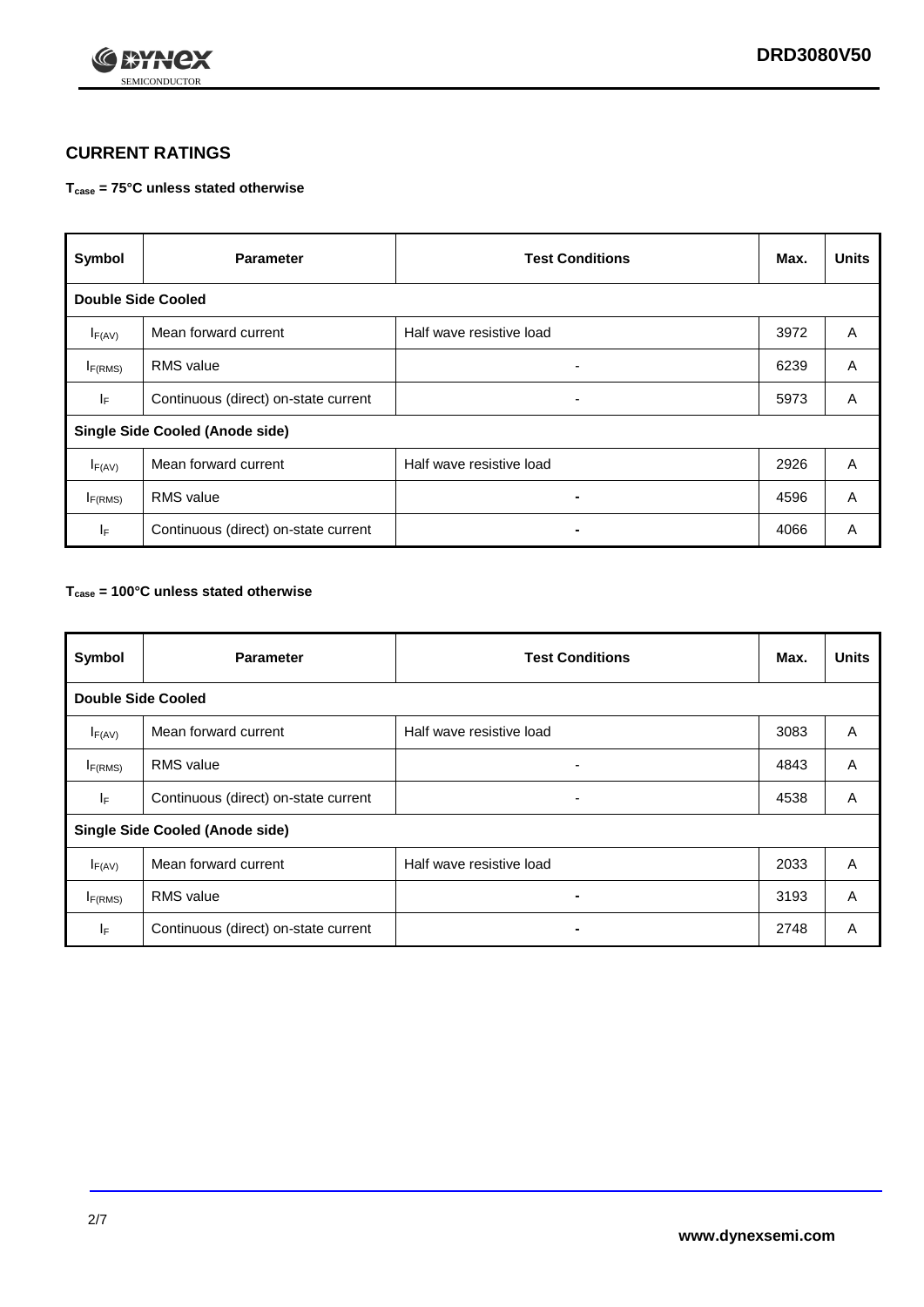

# **SURGE RATINGS**

| Symbol      | <b>Parameter</b>                        | <b>Test Conditions</b>                            | Max.  | <b>Units</b>      |
|-------------|-----------------------------------------|---------------------------------------------------|-------|-------------------|
| <b>IFSM</b> | Surge (non-repetitive) on-state current | 10ms half sine, $T_{\text{case}} = 150^{\circ}$ C | 44    | kA                |
| $l^2t$      | $I2t$ for fusing                        | $V_R = 50\% V_{RRM} - \frac{1}{4}$ sine           | 9.68  | MA <sup>2</sup> s |
| <b>IFSM</b> | Surge (non-repetitive) on-state current | 10ms half sine, $T_{\text{case}} = 150^{\circ}$ C | 55    | kA                |
| $l^2t$      | $I2t$ for fusing                        | $V_R = 0$                                         | 15.12 | MA <sup>2</sup> s |

# **THERMAL AND MECHANICAL RATINGS**

| Symbol            | <b>Parameter</b>                      | <b>Test Conditions</b>   |             | Min.                     | Max.   | <b>Units</b> |
|-------------------|---------------------------------------|--------------------------|-------------|--------------------------|--------|--------------|
| $R_{th(j-c)}$     | Thermal resistance – junction to case | Double side cooled       | DC          | ٠                        | 0.0075 | °C/W         |
|                   |                                       | Single side cooled       | Anode DC    | $\overline{\phantom{a}}$ | 0.015  | °C/W         |
|                   |                                       |                          | Cathode DC  | ٠                        | 0.015  | °C/W         |
| $R_{th(c-h)}$     | Thermal resistance – case to heatsink | Clamping force 43kN      | Double side | $\blacksquare$           | 0.002  | °C/W         |
|                   |                                       | (with mounting compound) | Single side | ٠                        | 0.004  | °C/W         |
| $T_{\mathsf{vj}}$ | Virtual junction temperature          | On-state (conducting)    |             |                          | 160    | °C           |
|                   |                                       | Reverse (blocking)       |             | ٠                        | 150    | °C           |
| $T_{\text{stg}}$  | Storage temperature range             |                          |             | $-55$                    | 150    | °C           |
| $F_m$             | Clamping force                        |                          |             | 38.0                     | 47.0   | kN           |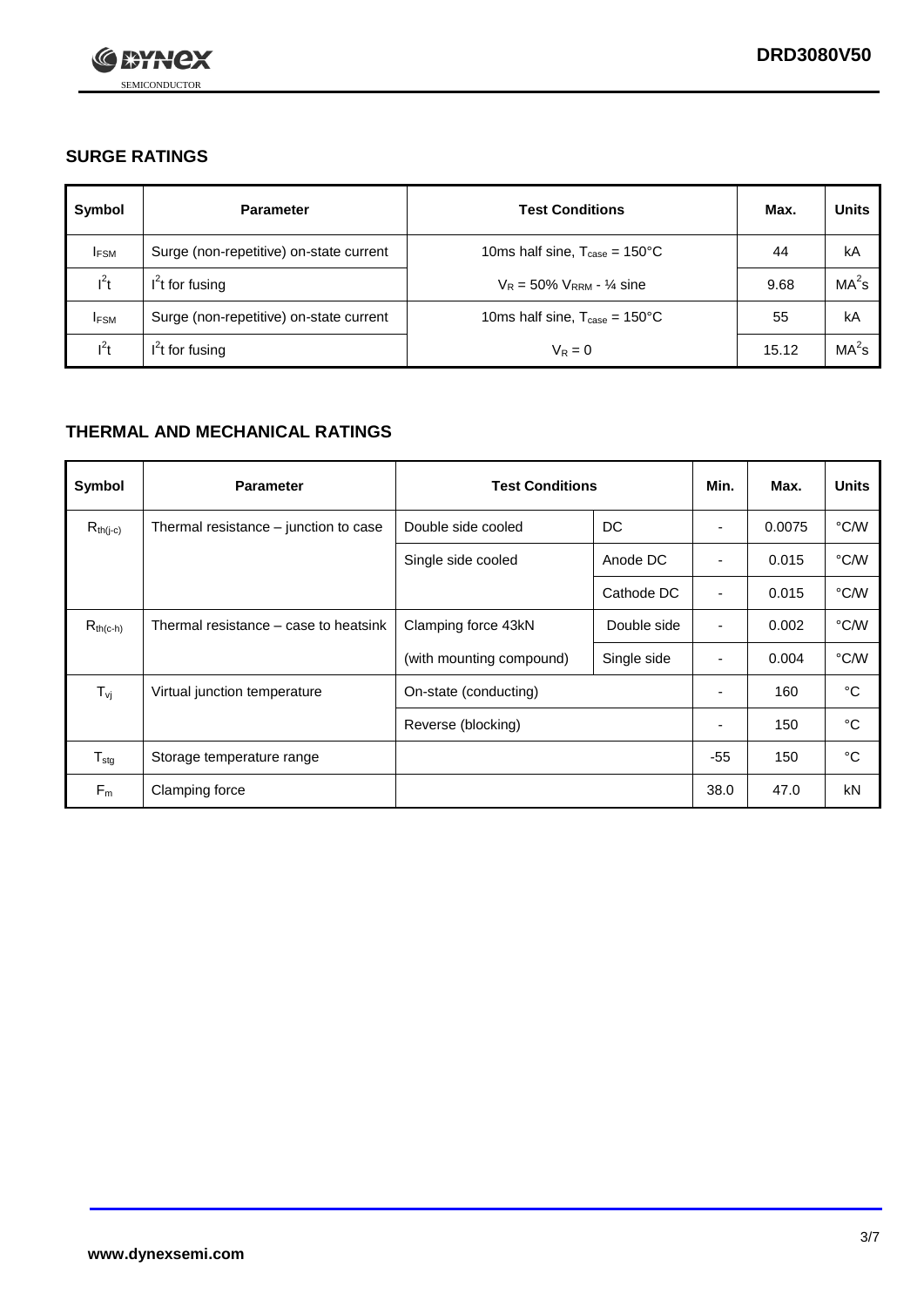

# **CHARACTERISTICS**

| Symbol            | <b>Parameter</b>              | <b>Test Conditions</b>                          | Min.                     | Max.  | <b>Units</b> |
|-------------------|-------------------------------|-------------------------------------------------|--------------------------|-------|--------------|
| $V_{\mathsf{FM}}$ | Forward voltage               | At 3000A peak, $T_{\text{case}} = 25^{\circ}C$  | ٠                        | 1.25  | V            |
| <b>IRM</b>        | Peak reverse current          | At $V_{DRM}$ , $T_{case} = 150^{\circ}C$        | $\overline{\phantom{0}}$ | 100   | mA           |
| $Q_{\rm S}$       | Total stored charge           | $I_F = 2000A$ , dl <sub>RR</sub> /dt =4A/µs     |                          | 7500  | μC           |
| $I_{rr}$          | Peak reverse recovery current | $T_{\text{case}} = 150^{\circ}$ C, $V_R = 100V$ | $\overline{\phantom{0}}$ | 190   | A            |
| V <sub>TO</sub>   | Threshold voltage             | At $T_{\rm{vj}}$ = 150°C                        | $\overline{\phantom{0}}$ | 0.82  | V            |
| $r_{\text{T}}$    | Slope resistance              | At $T_{\rm{vj}}$ = 150°C                        | $\overline{\phantom{0}}$ | 0.143 | $m\Omega$    |

#### **CURVES**





$$
V_{TM} = A + B\ln (I_T) + C.I_T + D.\sqrt{I_T}
$$

 $V_{TM}$  **EQUATION** Where  $A = -0.630059$ B = 0.2338835  $C = 0.000166$  $D = -0.009367$ these values are valid for  $T_i = 150^{\circ}$ C for  $I_F$  1000A to 11000A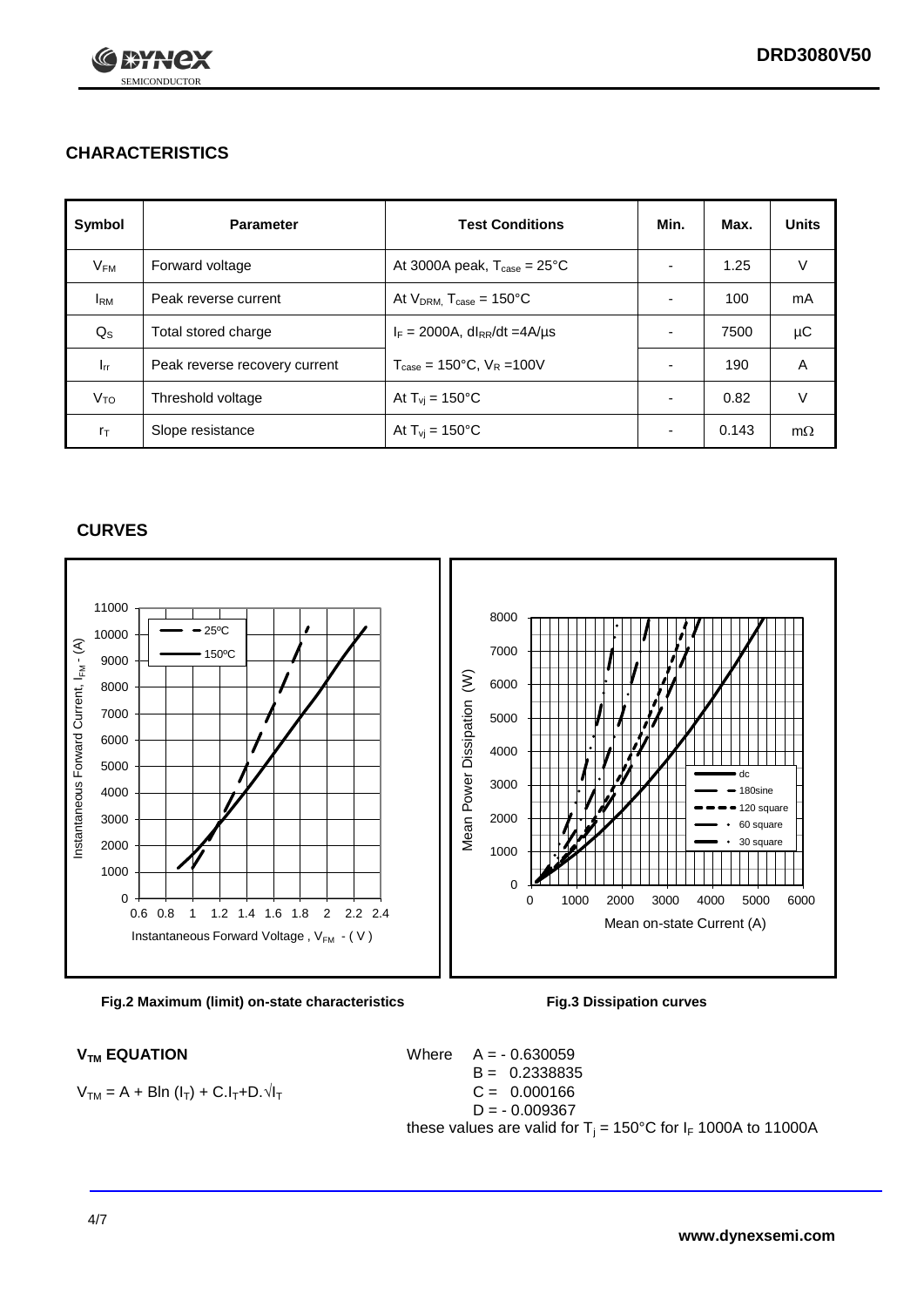



YQY





**Fig.6 Maximum (limit) transient thermal impedancejunction to case**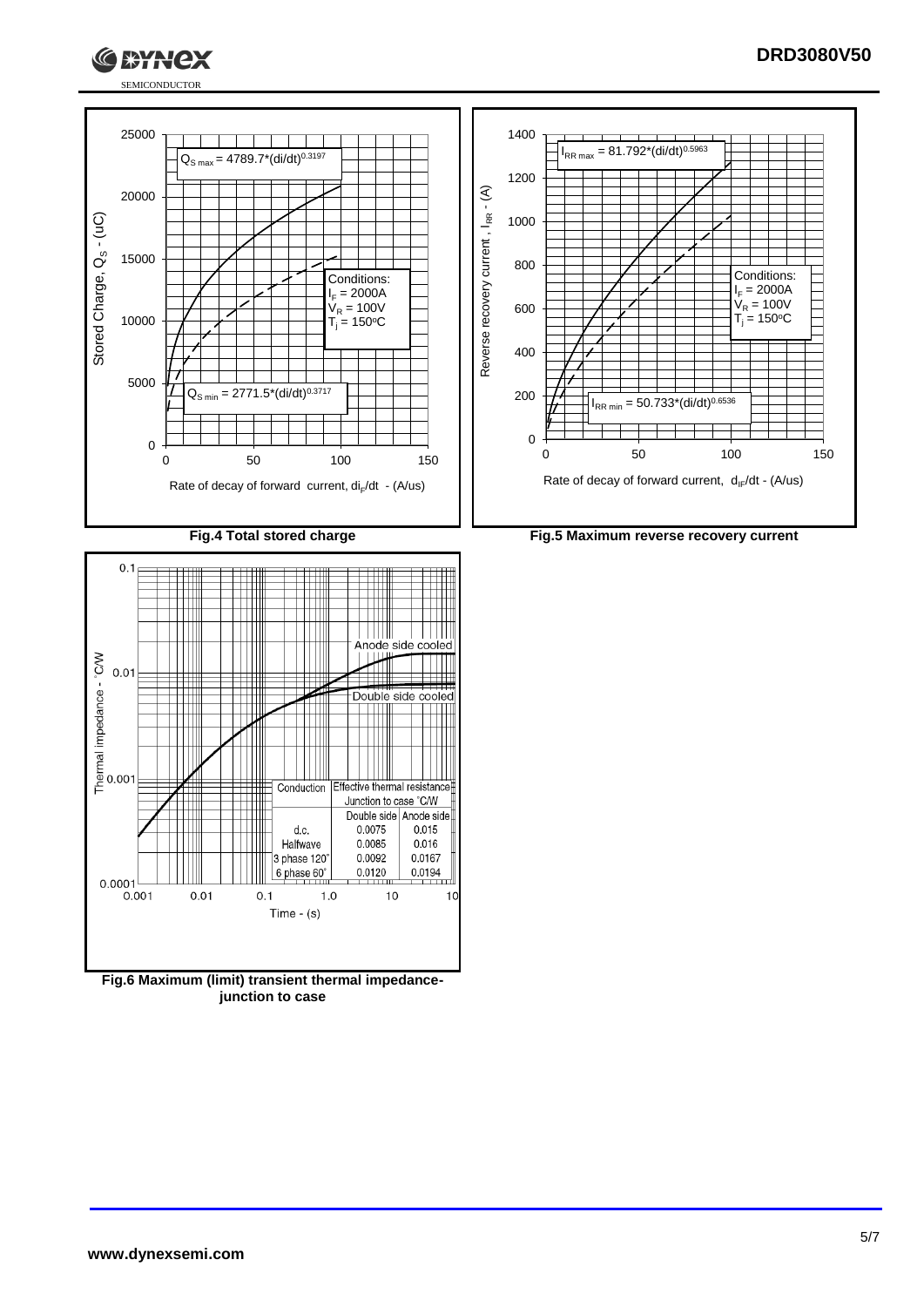



# **PACKAGE DETAILS**

For further package information, please contact Customer Services. All dimensions in mm, unless stated otherwise. DO NOT SCALE.



**Note:**

**Some packages may be supplied with gate and or tags.**